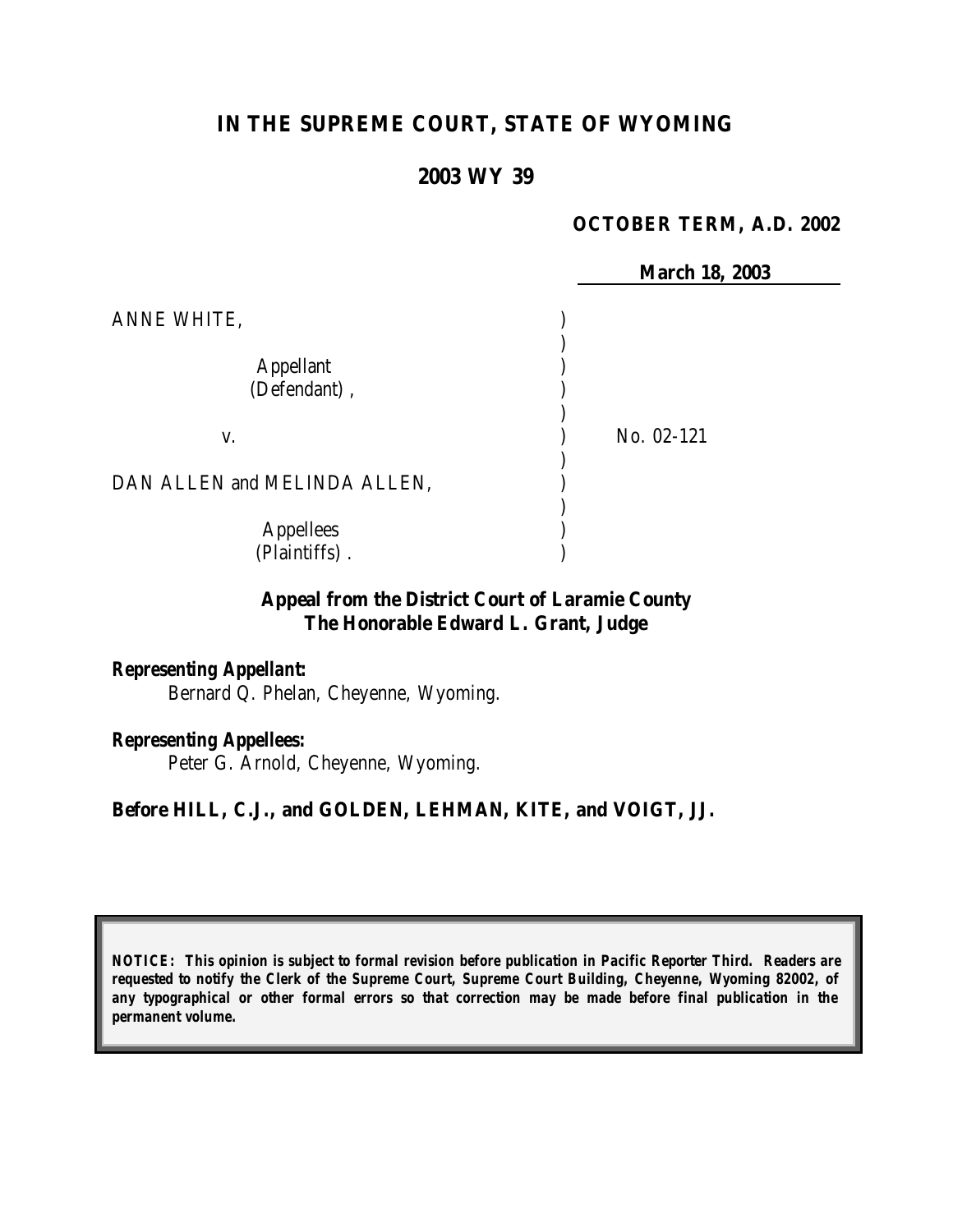### **HILL, Chief Justice.**

[¶1] Appellant, Anne White (White), appeals from the order of the district court that granted summary judgment in favor of Appellees, Dan and Melinda Allen (Allens) and dismissed her counterclaims. The Allens have an easement for a roadway across White's property. They erected cattle guards on the eastern and western boundaries of the easement where the roadway intersects the fence enclosing the White parcel. A dispute arose between the parties when White placed gates on that easement as it passed through her fence lines, and insisted that the gates remain closed before and after each passage through the fence. The district court ordered White to remove her gates and prohibited her from otherwise interfering with the Allens' use of the easement.

[¶2] We will reverse and remand with directions that further proceedings are required because there are genuine issues of material fact that preclude summary judgment.

### **ISSUES**

[¶3] White poses these questions:

I. Whether, as a matter of law, cattle guards do not materially increase the burden on the servient estate, or whether such factual determination depends on the specific circumstances?

II. Whether Wyo. Stat. § 6-9-202 imposes a duty which, in these circumstances, gives rise to an action in tort?

The Allens present these arguments:

I. Whether the owner of land which is encumbered with an access easement has the right to place wire gates across cattle guards erected within the easement by the easement owner?

II. Is the determination of whether cattle guards increase the burden on the servient estate a material question of fact?

III. Whether W.S. 6-9-202 which makes it a crime to leave a gate open is applicable when the gate in question is not legally permissible?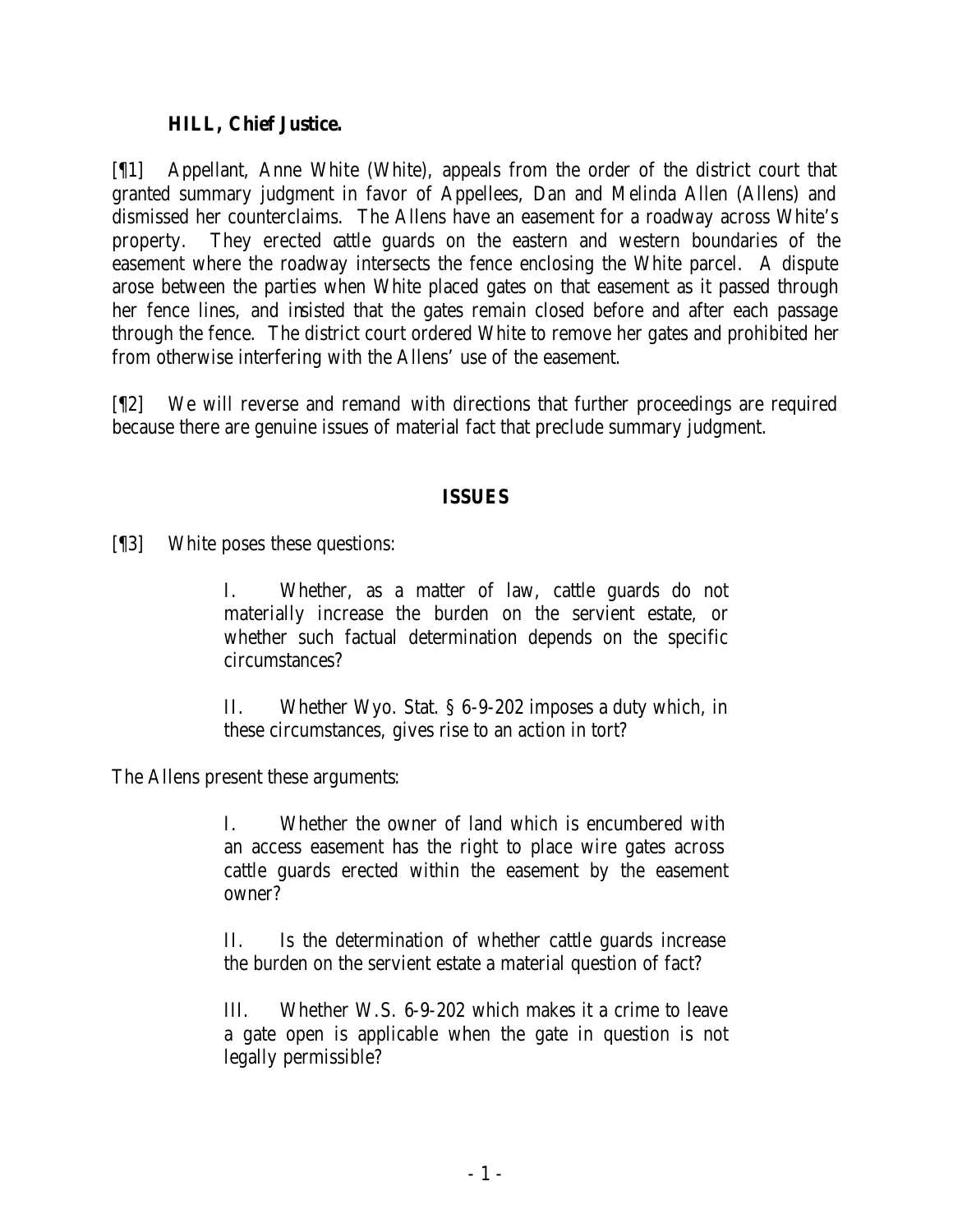#### **FACTS**

[¶4] The Allens initiated this action by means of a "Complaint for Declaratory Judgment and Money Judgment." The Allens (who possess the dominant estate) have an easement across White's property (the servient estate). In their complaint, the Allens alleged that White insisted on having a wire gate across the cattle guards that they installed at each end of their easement, and that she otherwise interfered with their use of the easement, as well as their tenants' and visitors' use of the easement. The Allens alleged that White damaged the cattle guards they installed, thus rendering them less effective for their intended purpose. They further alleged that they have friends who are disabled and physically unable to open and close the gates, which are unusually tight and difficult to operate, and that emergency services would be delayed by the gates. The source document for the Allens' easement contains only this language: "Subject to an access road right-of-way for the non-exclusive use by the patentees, their successors and assigns [Allens], to construct, use, control, maintain, improve and repair a road over and across [White's land]."

[¶5] White answered that complaint, claiming that the cattle guards installed by the Allens were inadequate and substantially increased the burden on her property because they allowed her cattle to drift out of her property. In addition, White claimed to have been damaged by the failure of the Allens to close her gates. White made a demand for a jury trial.

[¶6] The Allens filed a motion for summary judgment and White opposed that motion. Both parties submitted affidavits and, on the basis of those affidavits, the district court made its findings. The district court found that the Allens had placed cattle guards on the easement so as to facilitate their use of it. White then installed wire gates without the permission of the Allens and insisted that those gates be kept closed. The gates interfered with the Allens' use of their easement. The Allens maintained that it was inconvenient to get out and open, and then close, the two gates each time they or a visitor traversed the road. In addition, they asserted that it was dangerous because it was necessary to walk over the cattle guards, especially when they were wet, snowy, or icy. The Allens once observed one of White's cattle use its horns to lift a fence and go under it, thereby breaching the cattle guard by an alternate method. The district court found that the gates would either require emergency vehicles to drive through the gates, or to have to stop and open and close them. The Allens attested that, on occasions, cattle escaped from White's premises when the gates were closed and, on occasions, did not escape when the gates were open. The district court also made these findings:

> 12. When a right-of-way easement is granted, a right of passage is given to the owner of the easement. The owner of the servient estate, of course, retains all rights of ownership which are consistent with the [Allens'] use of the easement. These competing rights must be balanced to promote the enjoyment of both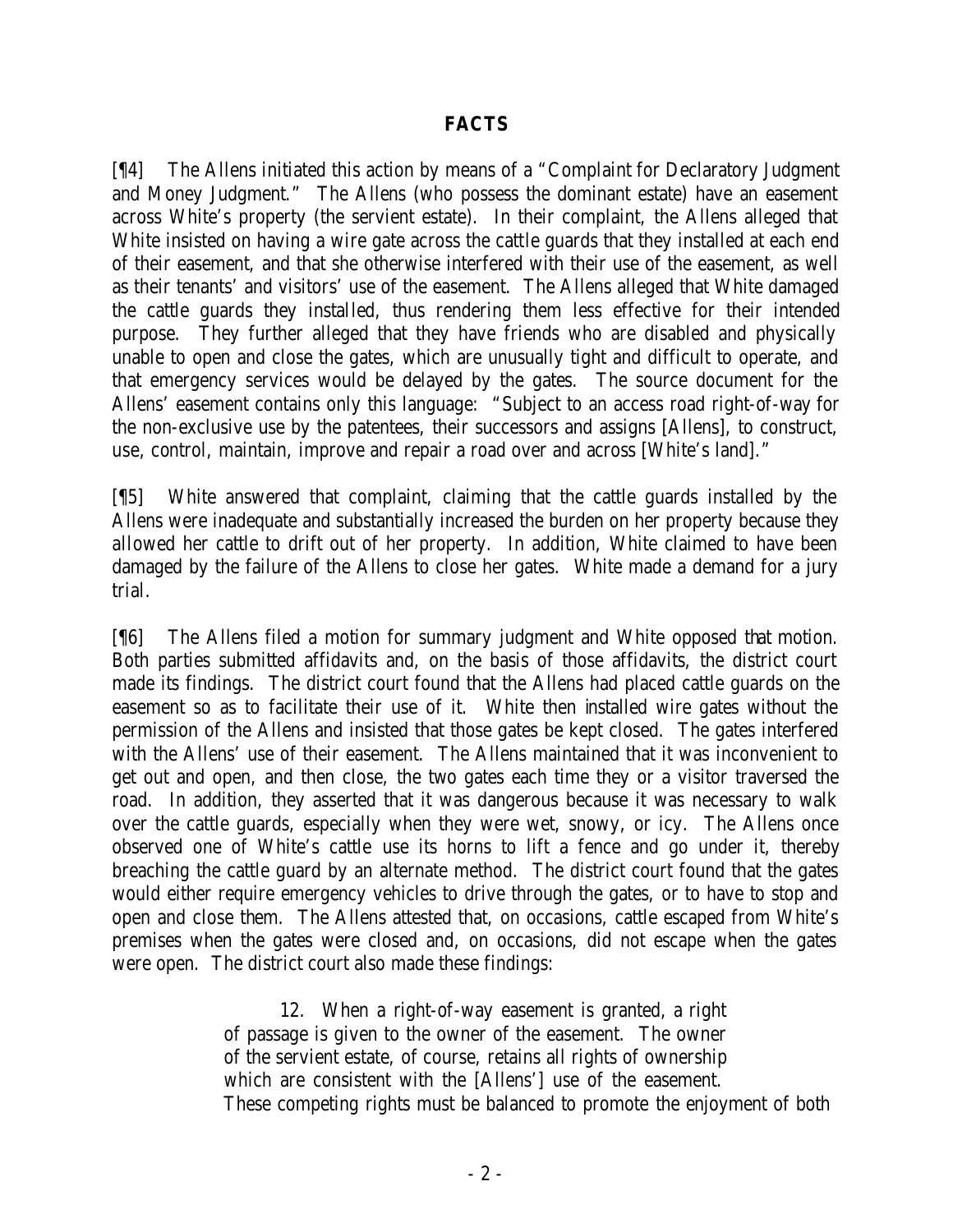the easement and the servient estate. [White's] cattle, in search of food, escape from her land regardless of whether the gates are in place and closed and therefore a reasonable balancing of the parties' rights dictates that the gates are an unnecessary impediment to the [Allens'] right to use, maintain and control the easement.

13. The [Allens'] use of cattle guards in place of gates does not materially increase the burden on the servient estate held by [White], however, opening and closing of two different gates each time one enters or leaves the dominant estate is quite burdensome.

14. The [Allens] should be allowed to maintain in place their cattle guards instead of gates on the easement in order to improve their convenience of using the easement.

15. [White] as the owner of the servient estate does not have the right to insist upon the usage of gates in addition to or in lieu of cattle guards.

[¶8] The Allens' evidentiary materials included an affidavit from a University of Wyoming professor, stating that the cattle guards installed by the Allens were more effective at keeping the cattle in than were White's fences and met Wyoming Department of Transportation (WDOT) Standards. We note that the WDOT standards are not a part of the record, nor are the relevance of those standards to this case readily apparent since neither of these cattle guards is on a highway or railroad crossing.

[¶9] In her affidavit, White attested to the fact that she used the land which the easement traverses for grazing cattle, and that it has been so used since the area was settled by cattle growers. White averred that the Allens placed the cattle guards on the easement without her consent. White claimed that she informed the Allens that cattle guards would not suffice before they put them in. When her cattle began escaping, White informed the Allens that the gates would have to be kept shut. White asserted that her cattle escaped over the cattle guards from time to time and she attached photographs to her affidavit purporting to show some of those occasions. In addition, White attested to the fact that she is under court order to keep her cattle contained or face contempt and/or criminal proceedings.

# **STANDARD OF REVIEW**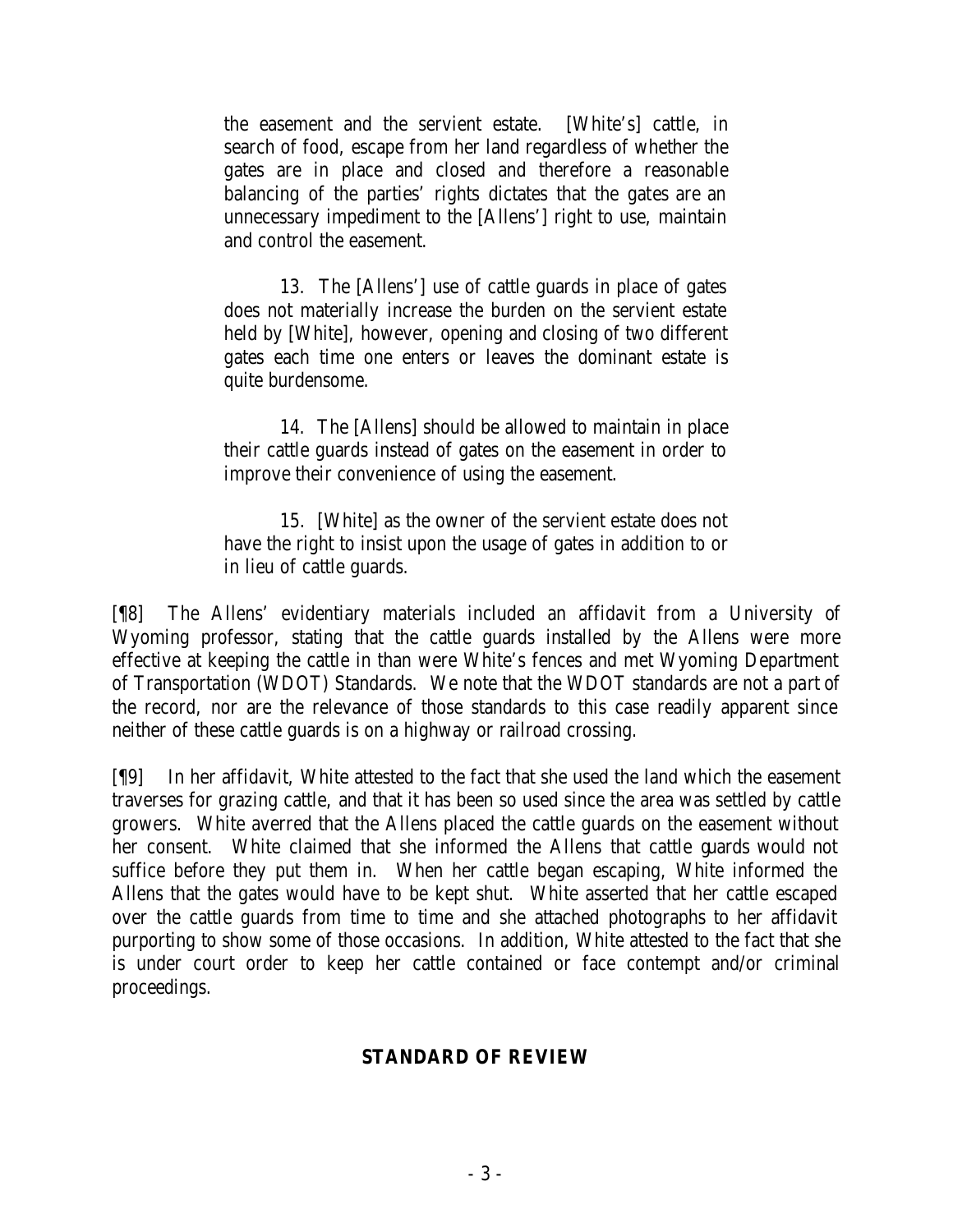[¶10] When we review a summary judgment, we have before us the same materials as did the district court, and we follow the same standards which applied to the proceedings below. The propriety of granting a motion for summary judgment depends upon the correctness of the dual findings that there is no genuine issue as to any material fact and that the prevailing party is entitled to judgment as a matter of law. A genuine issue of material fact exists when a disputed fact, if proven, would have the effect of establishing or refuting an essential element of an asserted cause of action or defense. We, of course, examine the record from a vantage point most favorable to that party who opposed the motion, affording to that party the benefit of all favorable inferences that fairly may be drawn from the record. *Central Wyoming Medical Laboratory, LLC v. Medical Testing Lab, Inc.*, 2002 WY 47, ¶ 15, 43 P.3d 121, ¶ 15 (Wyo. 2002).

#### **DISCUSSION**

#### **Is There a Genuine Issue of Material Fact**

[¶11] In *Van Raden v. Harper*, 891 P.2d 78, 78-79 (Wyo. 1995), we held that whether or not the substitution of cattle guards for gates on a right-of-way easement materially increases the burden on the servient estate is a question of  $law<sup>1</sup>$ . In a dissent joined by Justices Lehman and Golden, it was concluded that such an issue is a question of fact. Although it was surplusage as applied, we iterated our holding in *Van Raden* in the case *Weiss v. Pedersen*, 933 P.2d 495, 500 (Wyo. 1997). Very recently, in *Hutchings v. Krachun*, 2002 WY 98, ¶ 18, 49 P.3d 176, ¶ 18 (Wyo. 2002), we stated:

> In *Weiss v. Pedersen*, 933 P.2d at 500, we specifically held that the owner of the servient estate cannot impede the

The proof shows that the defendant's family used motor vehicles in going to and from their work. The Court of Appeals gave defendant the right to install cattle guards, at his expense, according to the plans of the University of Tennessee. Defendant was charged with the duty of suitably maintaining such cattle guards, and if they become out of repair, or do not adequately perform the functions for which they were intended, complainant may apply to the trial court for a restoration of the gates, and defendant will be liable for any damages sustained as an incident thereto.

<sup>&</sup>lt;sup>1</sup> In so holding, we relied on *Mize v. Ownby*, 225 S.W.2d 33, 35 (Tenn. 1949). That case does not stand for the proposition for which it was cited at all. Indeed, the opinion makes clear that the trial court took a large volume of proof. The central concerns of that case were the effectiveness of cattle guards versus gates, as well as the reasonableness of gates versus inconvenience to easement holders, issues that appear to be alive and well to this date. *Cooper v. Polos*, 898 S.W.2d 237, 239-242 (Tenn.App. 1995). The ultimate holding of the case was much the same as the cases cited in our discussion. The Tennessee Supreme Court held: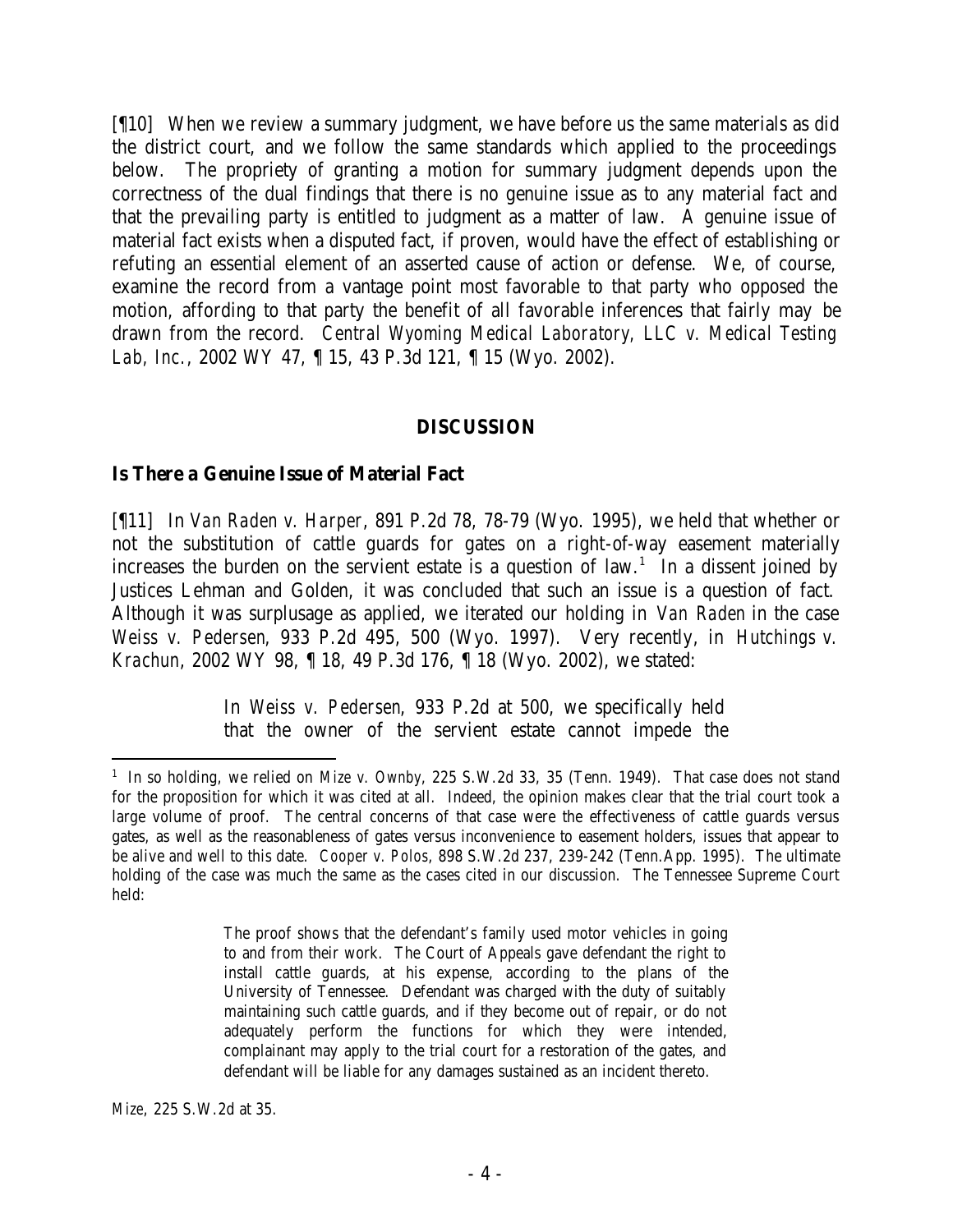easement holder's use of the easement by the placement of a gate in lieu of a cattle guard. Furthermore, *Van Raden*, 891 P.2d at 79, stands for the proposition that an easement holder's installation of a cattle guard is not an unauthorized increase in the burden on the servient estate. Consequently, our precedent supports the conclusion that, in most cases, the easement owner has the ultimate right to decide whether gates or cattle guards will be employed on access easements. Allowing the placement of a gate on the easement where it meets the county road by landowners prohibits the access and convenient passage of easement owner along the easement as expressly granted.

[¶12] However, in the *Hutchings* case we were not confronted with a case involving issuance of a summary judgment, but rather with findings of a district court made after a trial to the court. In addition, in *Hutchings* Justices Hill and Kite joined in a dissent, which asked the Court to disavow the *Van Raden* and *Weiss* decisions. The dissent in *Van Raden* and the dissent in *Hutchings* are very much in harmony, and today we find ourselves obliged to overrule *Van Raden* with respect to its conclusion that the justification for the placement of cattle guards, in lieu of gates, is a question of law. As a consequence, our reliance on *Van Raden* in the context of both *Weiss* and *Hutchings* is also negated.

[¶13] The premise of our holding today has been summarized as follows:

Turning first to gates across a right of way acquired by grant, the general rule is that the grant of a way without reservation of the right to maintain gates does not necessarily preclude the servient estate owner from having such gates, and unless it is expressly stipulated in the grant that the way shall be an open one, or unless a prohibition of gates is implied from circumstances, the servient owner may maintain a gate across the way if necessary for the use of the servient estate and if the gate does not unreasonably interfere with the right of passage.

Daniel E. Feld, Annotation, *Right to Maintain Gate or Fence Across Right of Way*, 52 A.L.R.3d 9 § 2 at 15 (1973 and Supp.2002).

[¶14] The cases collected by the annotation establish that the factual questions to be answered in circumstances such as those presented here are questions of fact, which are not suitable for resolution by way of summary judgment. "…[O]rdinarily, what may be considered a proper use by the servient owner is a question of fact." *Schold v. Sawyer*, 944 P.2d 683, 685 (Colo.App. 1997) (*citing United States v. O'Block*, 788 F.2d 1433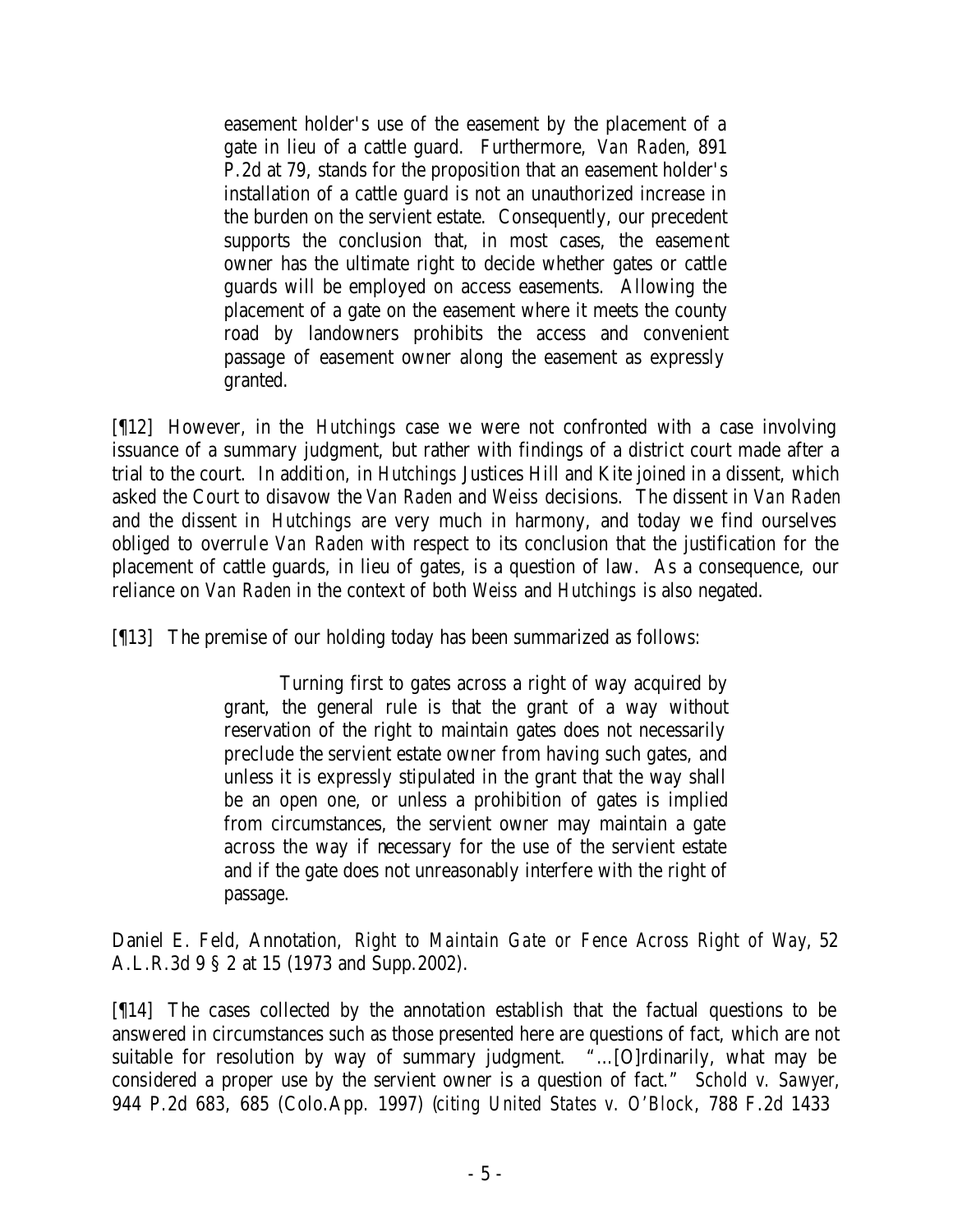( $10<sup>th</sup>$  Cir. 1986) for the proposition that Utah law established that whether restriction on access to easement is reasonable is a question of fact. *Wykoff v. Barton*, 646 P.2d 756, 759 (Utah 1982)); *Engel v. Gampp*, 2000 MT 17, ¶ 50, 993 P.2d 701, ¶ 50 (Mont. 2000) (*citing Garbriel v. Wood*, 862 P.2d 42, 45-46 (Mont. 1993)); *Marshall v. Blair*, 946 P.2d 975, 982 (Idaho 1997).

[¶15] Another recent case in point dealt with circumstances very much akin to those confronted in the instant matter. In *Watson v. Banducci*, 973 P.2d 395, 401 (Or.App. 1999), a long-time rancher testified that, "cattle guards, in general, do not work effectively without gates:"

> Any time [livestock] are crowded up close or if you wean calves or separate livestock that they will get in a position where they will try jumping them, sometimes they don't and they break legs, other times they jump them. Horses are bad for just trying cattle guards because they get running and playing and they always end up in the cattle guard it seems like.

973 P.2d at 401-402.

[¶16] In that case, the servient landowner met his burden of establishing that the gate was reasonable. As to the second question, whether the gates posed an unreasonable interference with the easement, the burden rests with the dominant estate owner:

> In other words, plaintiffs were obligated to show that it is essential to their enjoyment of the easement that defendants not close gates B and C and not lock gate B. Plaintiffs produced evidence that the gates caused some inconvenience to plaintiffs and persons visiting their property, in that they must stop, unlock, and open the gates to pass through, and then must reclose and relock the gates before proceeding. Inconvenience of that nature, however, was inherent in the grant of an easement for a gateway road – that is, a road that would be gated in a manner consistent with the ordinary use of the surrounding land. Because the easement expressly made plaintiffs' right to use the roadway subject to such inconveniences, they needed to show more.

*Watson,* 973 P.2d at 402. In this case, the district court did make such factual findings, yet, at the same time, granted summary judgment. Those findings included: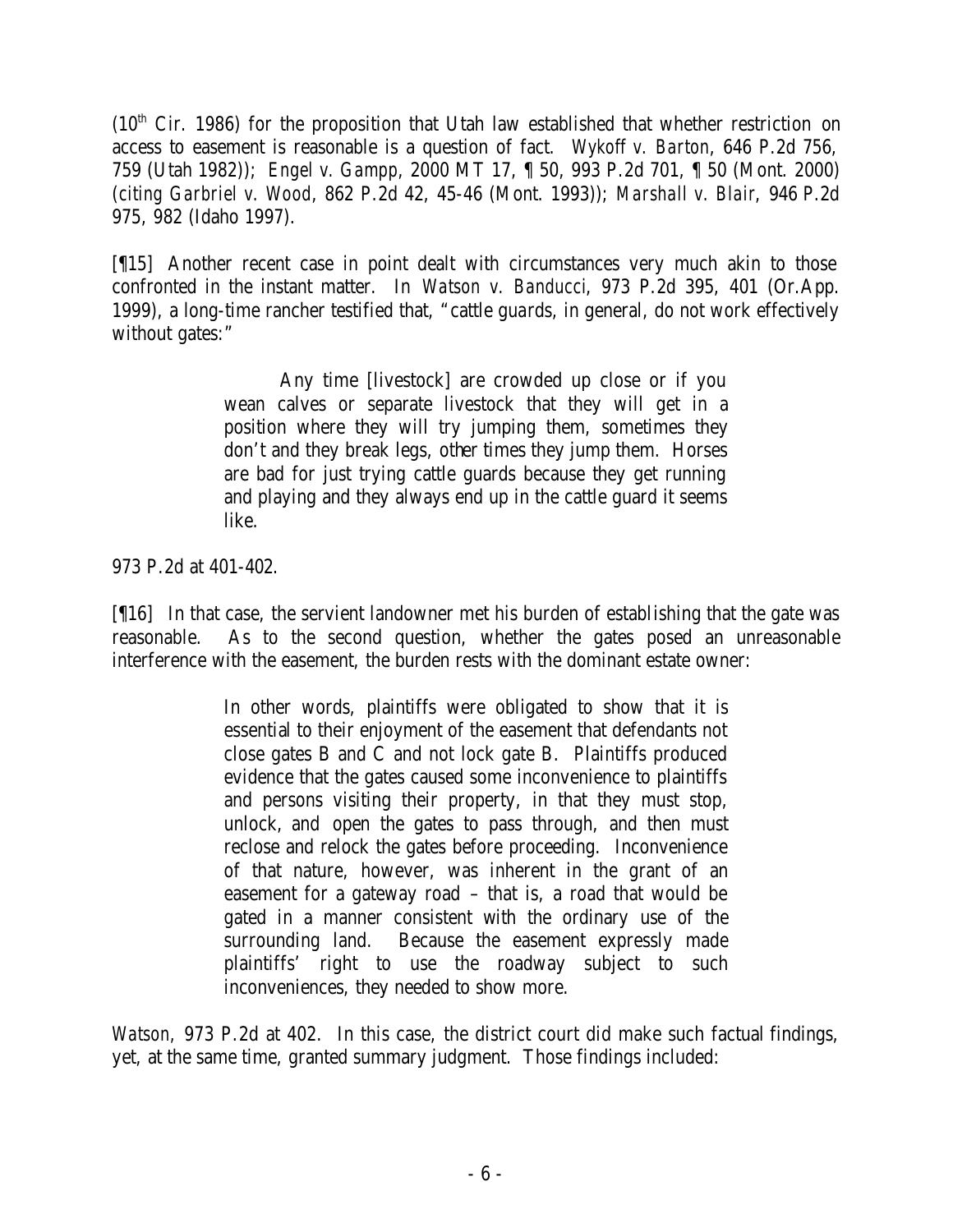- 12. . . . a reasonable balancing of the parties' rights dictates that the gates are an unnecessary impediment to the [Allens'] rights to use, maintain and control the easement.
- 13. The use of cattle guards in place of gates does not materially increase the burden on the servient estate . . ., however, opening and closing of two different gates each time one enters or leaves the dominant estate is quite burdensome.
- 14. The [Allens] should be allowed to maintain in place their cattle guards instead of gates on the easement in order to improve their convenience of using the easement.

While all of these facts are relevant to the ultimate determination pursuant to the applicable legal standard, they were disputed and summary judgment was inappropriate.

[¶17] In the instant case, the phrase "gateway road" does not appear in the easement. However, the language used in the easement, which benefits the Allens, does not unambiguously prohibit the installation of gates. Whether such gates are reasonably necessary to the servient estate, or constitute an unreasonable inconvenience to the dominant estate, are questions of fact to be resolved by the fact finder in the light of all the evidence that may be presented by the parties. *See Lazy Dog Ranch v. Telluray Ranch Corp.*, 923 P.2d 313, 316-18 (Colo.App. 1996) (citing *Restatement of Property* § 483  $(1944)^2$ ; *Gamburg v. Cooper*, 642 P.2d 890, 891-92 (Ariz.App. 1982). With respect to

§ 483. Factors in Ascertaining Extent.

In ascertaining the extent of an easement created by conveyance, the following are important factors

- (a) the circumstances under which the conveyance was made,
- (b) the fact that the conveyance was or was not gratuitous,
- (c) the use made of the servient tenement before the conveyance,
- (d) the use made of the servient tenement after the conveyance.

The Restatement of the Law Third, Property, Servitudes (2000), provides this guidance:

§ 4.1 Interpretation of Servitudes

(1) A servitude should be interpreted to give effect to the intention of the parties ascertained from the language used in the instrument, or the circumstances surrounding the creation of the servitude, and to carry out the purpose for which it was created.

§ 4.10 Use Rights Conferred by a Servitude

 <sup>2</sup> The 1944 Restatement provided: